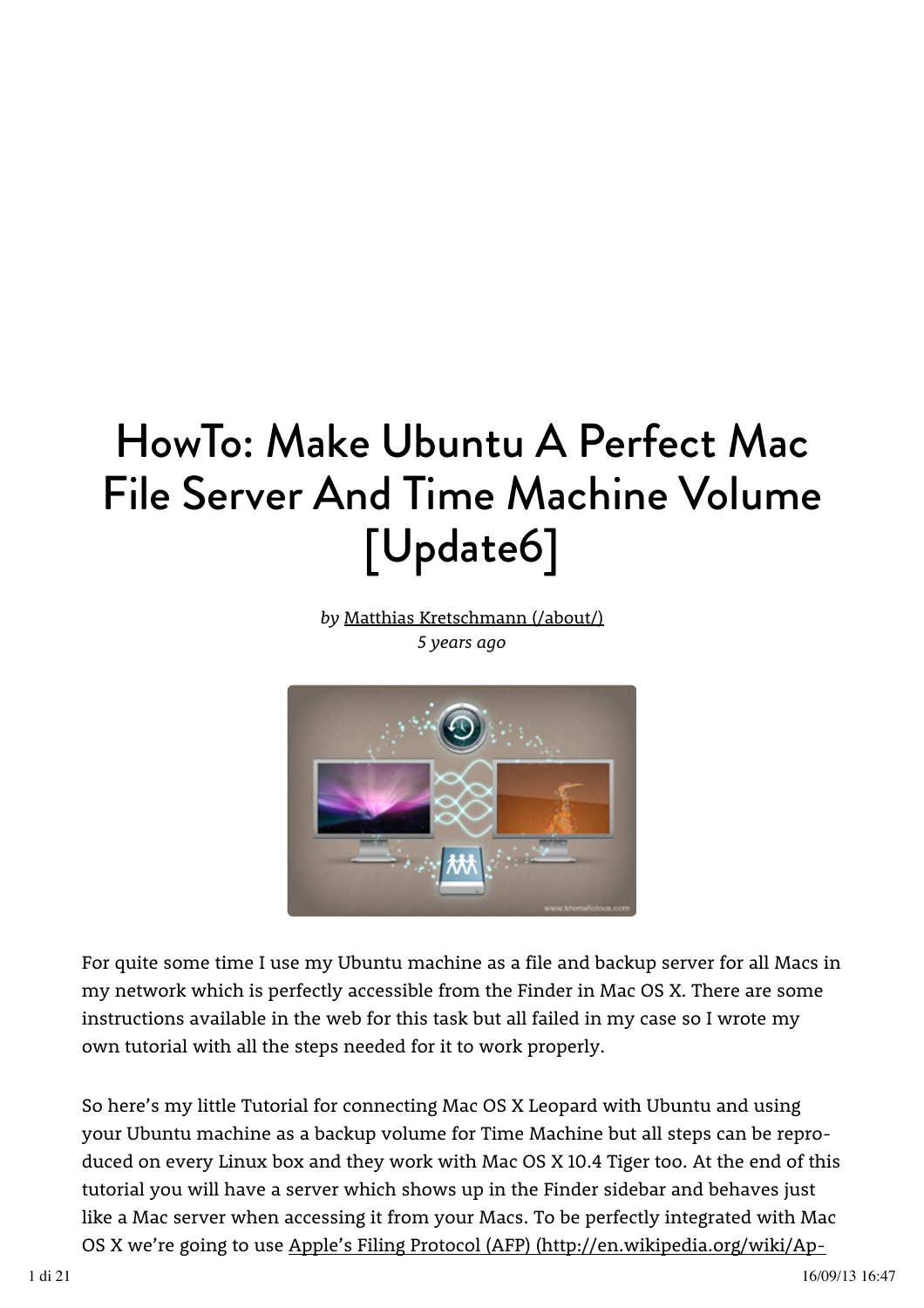#### ple Filing Protocol) for network and file sharing.

Although this Tutorial involves using the Terminal in Ubuntu and looks a bit geeky it's very easy even for beginners. I have tried to explain all steps and Terminal commands so you may learn a bit about the Terminal too. At the end of the article you can download my Server Displays icon pack quickly made by me with custom icons for a Mac, Ubuntu and Windows server.

Personally I use a fresh installation of Ubuntu 8.04 Hardy Heron Desktop version (32bit on one machine, 64bit on the other) and Mac OS X Leopard (10.5.3 and later) to connect to them. On my Ubuntu boxes there's no other file sharing protocol like samba (Windows sharing) or NFS activated.

#### **Update 12/07/2008:**

<u>/m/370002065931?r=782005065931#782005065931</u>) Apple will add some undocumented AFP commands with the Mac OS X 10.5.6 update which therefor won't be supported by the current Netatalk package (and maybe never will). So be sure to check the latest comments on this article when the 10.5.6 update is out to see if this rumor is true and if there are problems caused by that. Rumors are (http://episteme.arstechnica.com/eve/forums/a/tpc/f/942005082731

Here are the steps involved in setting up your Ubuntu box as a Mac file server:

- *1* Modify and install Netatalk (Open Source AFP implementation)
- *2* Configure Netatalk
- *3* Configure shared volumes (and Time Machine volume)
- *4* Install Avahi (Open Source Bonjour implementation)
- *5* Configure Avahi and advertise services
- *6* Configure TimeMachine
- *7* Conclusion, Problems and more informations
- *8* Downloading and using the Server Display Icons
- *9* Translations Of This Article

# 1. Modify and install Netatalk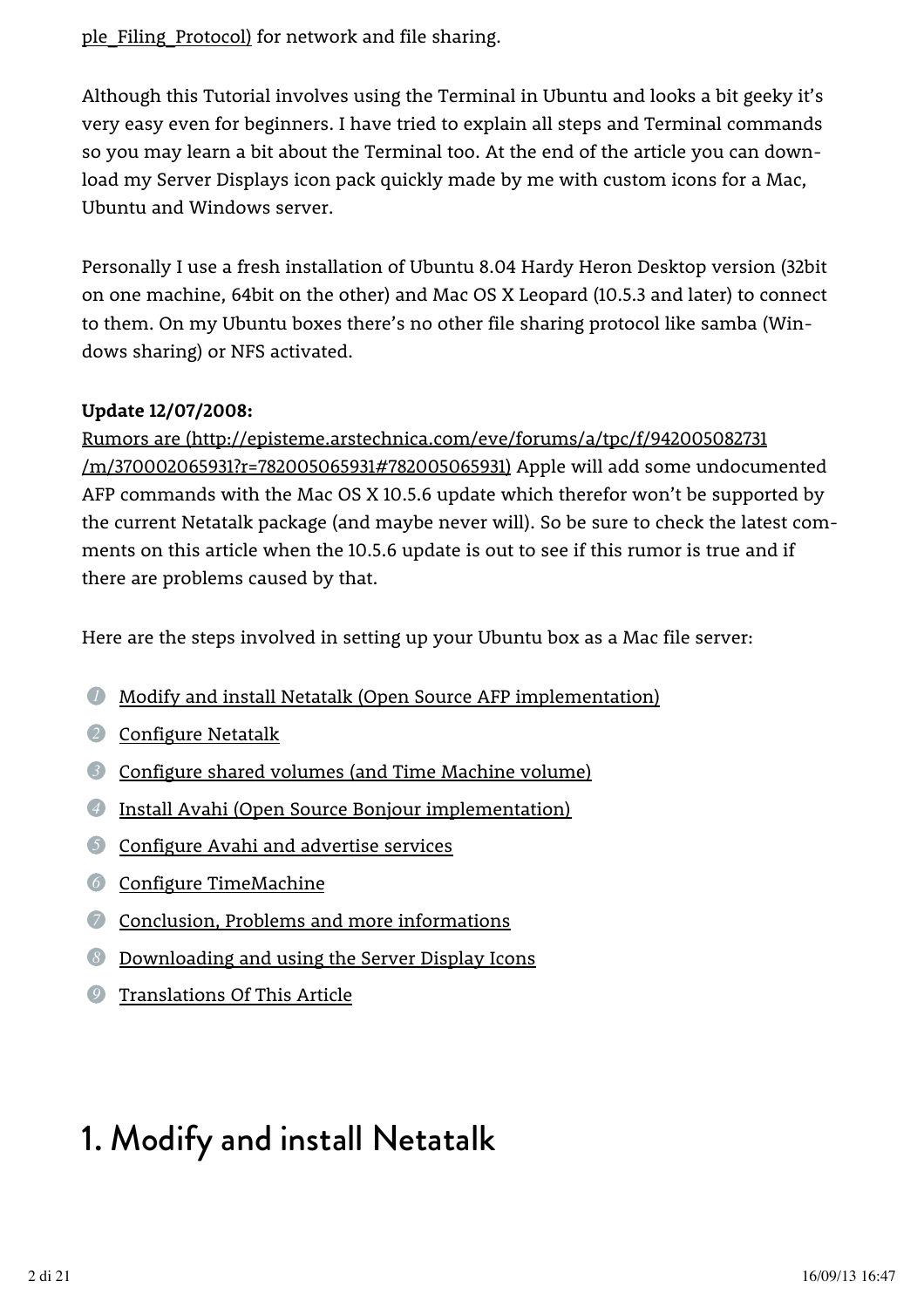

Netatalk (http://netatalk.sourceforge.net/) is the Open Source implementation of AFP. Mac OS X requires encryption to work properly but the standard package of netatalk provided in the Ubuntu repositories doesn't include this feature. So we have to build our own netatalk package from the sources with the encryption feature enabled.

First you have to enable the Source Code repositories via System > Administration > Software Sources under the Ubuntu Software tab. Check the Source Code Box, click Close and choose Reload in the next dialogue.



**Update 09/28/2008:** Alessandro has built a nice .deb package for i386 machines (http://dl.getdropbox.com/u/187424/netatalk\_2.0.3-brando0\_i386.deb). Although written in italian you can follow the necessary code snippets for installing this package <u>in his</u> If the install package works for you just skip the following self compiling process and head over to the Configure Netatalk section. (http://www.kremalicious.com/2008/06 blog post. (http://gpz500.wordpress.com/2008/09/27/lairone-al-servizio-del-leopardo/) /ubuntu-as-mac-file-server-and-time-machine-volume/#netatalk2)

Now fire up your Terminal under Applications > Accessories and execute the following lines (separately). You have to type Y for yes when Terminal asks you if it should continue:

sudo apt-get build-dep netatalk sudo apt-get install cracklib2-dev fakeroot libssl-dev sudo apt-get source netatalk cd netatalk-2\*

Now you have downloaded the source code of Netatalk to your home folder, installed some required packages for building Netatalk and changed the directory to the downloaded folder.

Next you have to build the Netatalk package with the encryption option enabled:

sudo DEB\_BUILD\_OPTIONS=ssl dpkg-buildpackage -rfakeroot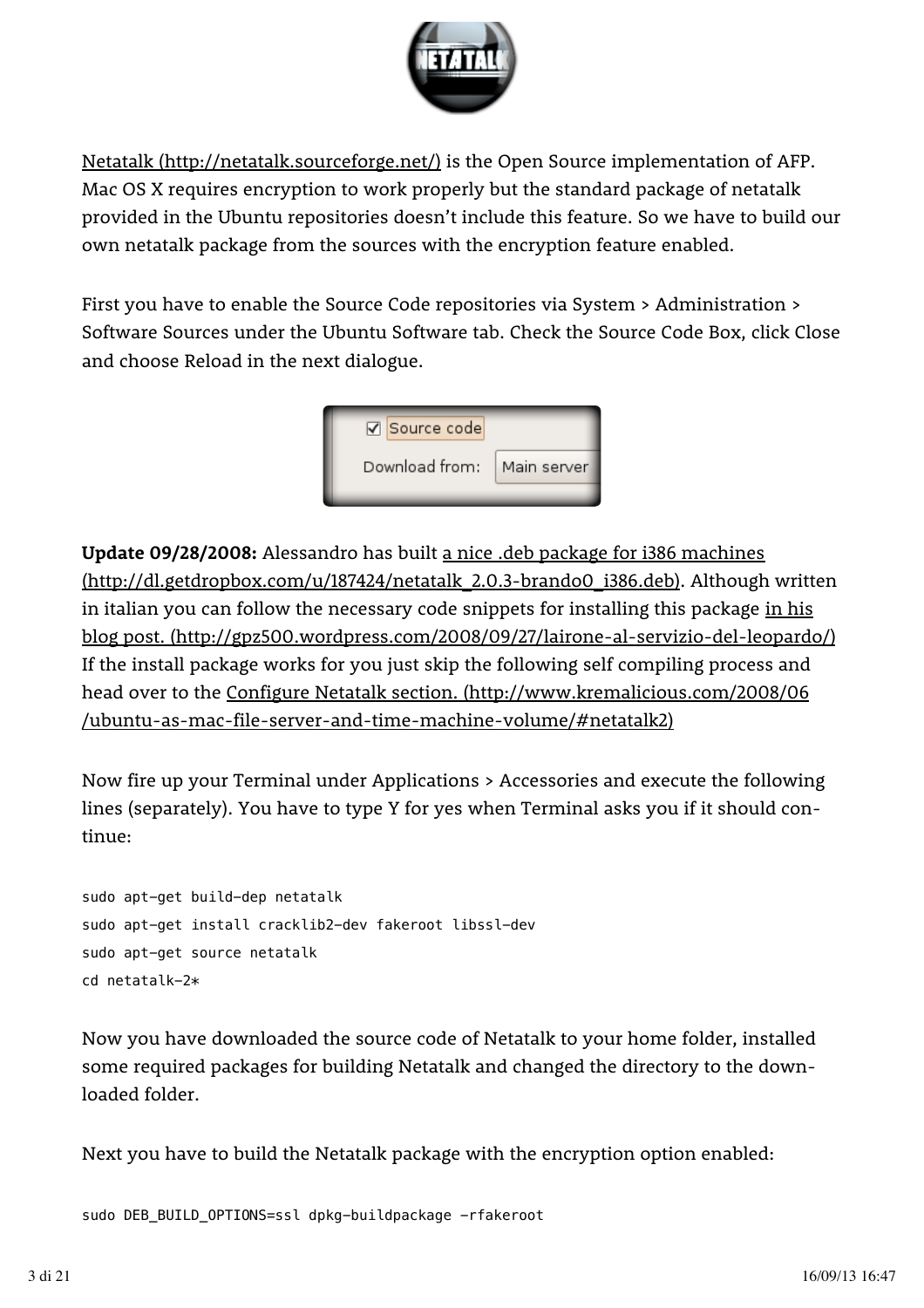Depending on your hardware this may take a while but you can enjoy the geeky build output in your Terminal:

If everything went through without errors (except the signing warnings, can be ignored) you can install the recently created package:

sudo dpkg -i ~/netatalk\_2\*.deb

To stop Ubuntu from overwriting your custom Netatalk package you should set its state to hold. This will cause the Netatalk package being grayed out in the Software Update dialogue:

```
echo "netatalk hold" | sudo dpkg --set-selections
```
Now you have successfully build and installed your custom Netatalk package which now has support for encrypted logins. Now let's configure the whole thing.

# 2. Configure Netatalk



First you should deactivate services provided by Netatalk which are not needed if you  $4$  di 21 just want to use your Ubuntu box for file sharing. This will speed up the response and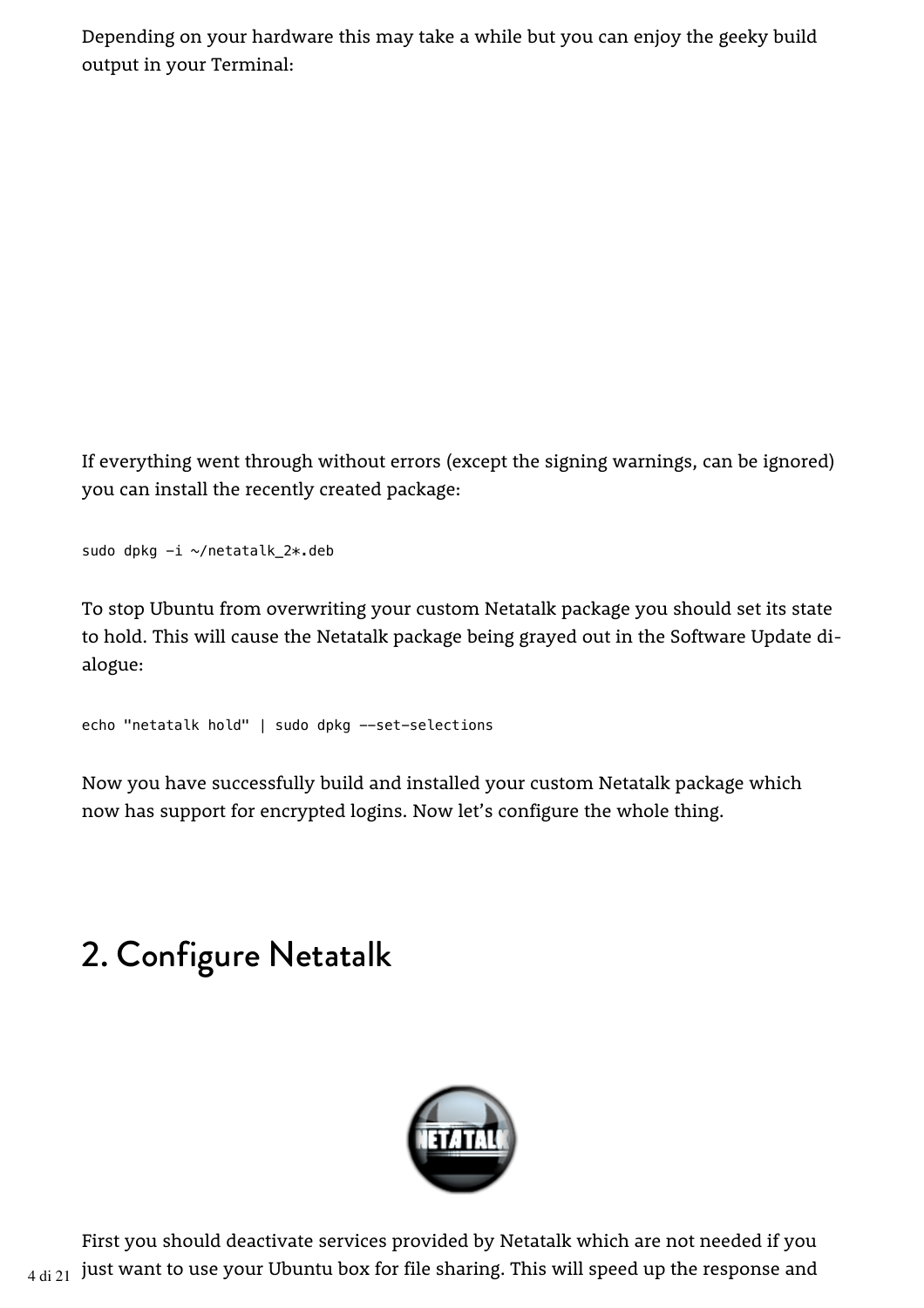startup time of Netatalk dramatically. For instance Netatalk starts the old AppleTalk protocol by default which is just needed for pre OS X systems. So we're going to use the graphical editor gedit for stopping unneeded services:

```
sudo gedit /etc/default/netatalk
```
gedit should pop up with the defined file loaded as superuser (needed for saving). Find the "#Set which daemons to run" part and replace the default values with these to enable just AFP and disable all unneeded services. Let the cnid\_meta daemon run too and if you want to <u>share your Linux connected printer with your Mac (http://www.za-</u> <u>phu.com/2008/04/29/ubuntu-guide-configure-netatalk-to-share-a-usb-printer/)</u> also enable the pap daemon (set to yes):

ATALKD\_RUN=no PAPD\_RUN=no CNID\_METAD\_RUN=yes AFPD\_RUN=yes TIMELORD\_RUN=no A2BOOT\_RUN=no

Here it's very important to run the cnid meta daemon because this service will handle all the metadata for us (namely the reosurce fork) which would get lost due to the fact that your Linux box isn't formatted as Apple's HFS+. If you're interested what the other services could do: atalkd is the AppleTalk daemon (pre-OSX file sharing, old printing), timelord can make your Linux box a network time server and please don't ask me for what a2boot is good for (If you know it, <u>post it in the comments please</u> / <u>Kelly suggests</u> ). as-mac-file-server-and-time-machine-volume/#comment-7632) it's a netboot server for client Macs (http://www.kremalicious.com/2008/06/ubuntu-

Press Ctrl + S to save the document or choose File > Save. Next we have to edit the main config file for AFP sharing called afpd.conf:

```
sudo gedit /etc/netatalk/afpd.conf
```
Scroll to the very bottom of the document and add this to the bottom (replace the whole line in case there's already one). This is one line so be sure that there's no line break in your afpd.conf file:

- -transall -uamlist uams\_randnum.so,uams\_dhx.so -nosavepassword -advertise\_ssh

Press Ctrl + S to save the document or choose File > Save.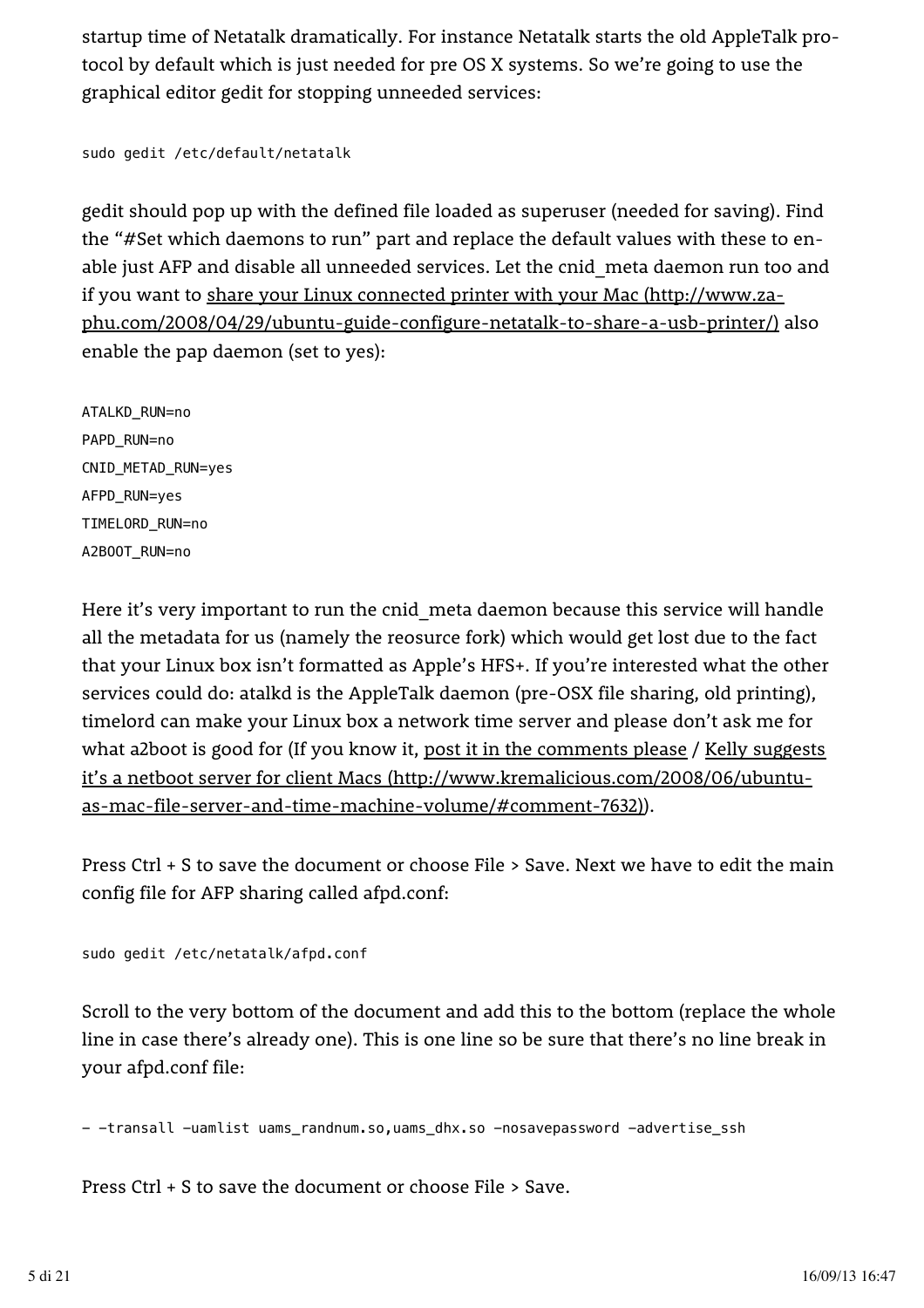# 3. Configure shared Volumes



Now we have to tell the afpd daemon what Volumes to share. This is defined in the AppleVolumes.default file inside /etc/netatalk/. The following line will open this file in the gedit editor with superuser privileges (required for saving) where we can define our shared volumes:

sudo gedit /etc/netatalk/AppleVolumes.default

Scroll to the bottom of the document and define your Volume shares. By adding the following line you will share each users home directory with the user name as the Volume name. To make things more secure you can define all users who are allowed to connect to your Ubuntu box via AFP:

~/ "\$u" allow:username1,username2 cnidscheme:cdb

Because we want to use the Ubuntu machine as a backup server for Time Machine you should define a second volume just for Time Machine. Create a new folder in your home directory first and name it TimeMachine (or anything you like). Then add the following line to your AppleVolumes.default. This is one line so be sure that there's no line break in your AppleVolumes.default file:

/home/username/TimeMachine TimeMachine allow:username1,username2 cnidscheme:cdb op‐ tions:usedots,upriv

Thanks to tsanga (http://www.kremalicious.com/2008/06/ubuntu-as-mac-file-serverand-time-machine-volume/#comment-50) for pointing out the usedots and upriv options. The usedots option is required if you want to use invisible files and folders (those starting with a dot in the name). Otherwise afpd would encode them as :2e which is bad if you have to use invisible files (like .htaccess). If you're on Leopard **and have no Tiger installed Macs in your network or mixed OS X versions in your network** you should use the upriv option which adds support for AFP3 unix privileges. If you have Macs with  $_{6\,\rm{di}\,21}\,$  Tiger installed just use options:usedots to avoid unexpected behavior:  $_{16/09/13\,16:47}$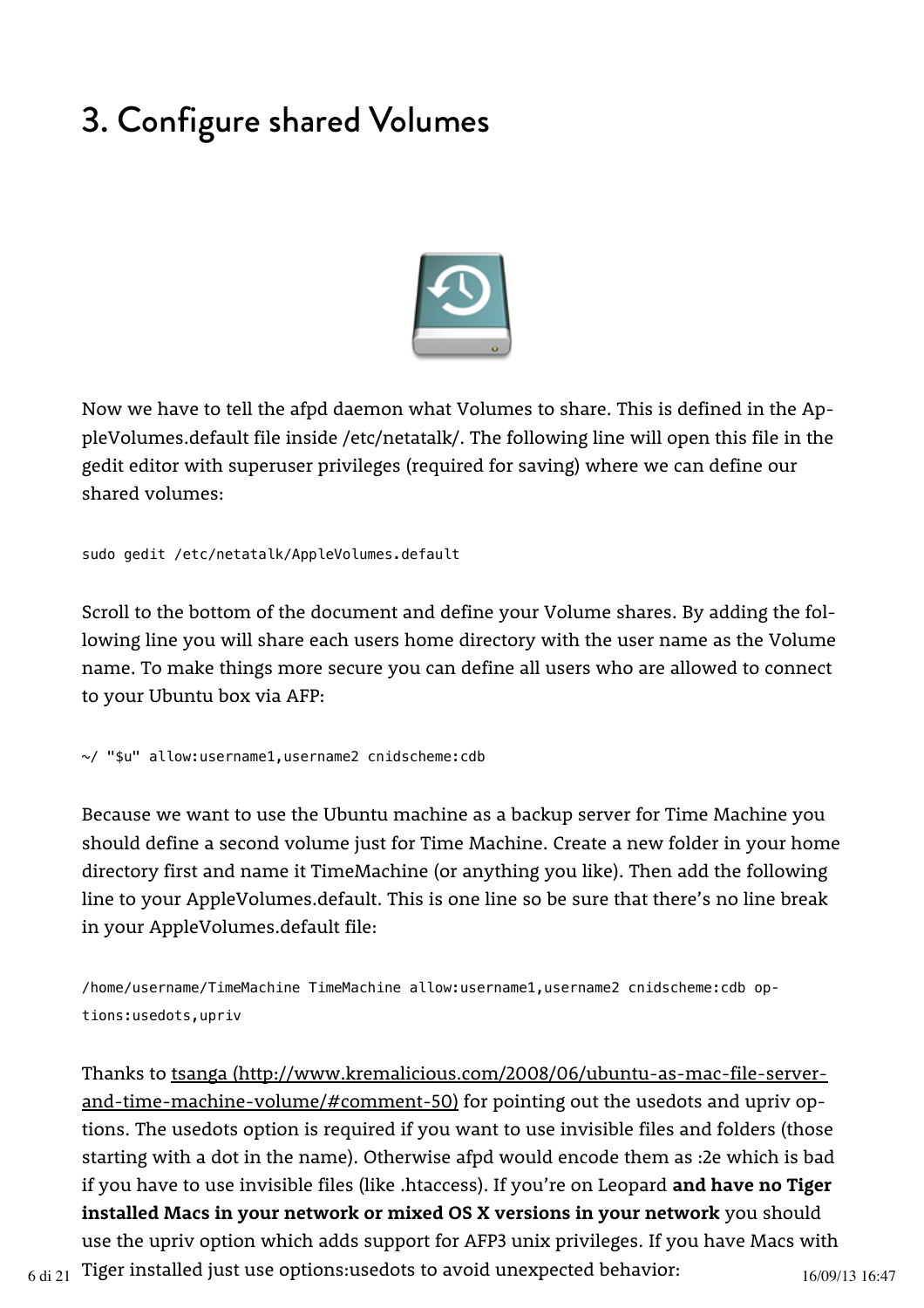/home/username/TimeMachine TimeMachine allow:username1,username2 cnidscheme:cdb op‐ tions:usedots

Finally if you want more stability and can accept slower file transfers you can use the dbd cnidscheme (cnidscheme:dbd).

Press Ctrl + S to save the document or choose File > Save. Of course you can define every folder you like or even an attached USB disk. Just define the correct path. External drives in Ubuntu should be found under /media

Finally restart Netatalk to activate the changes:

```
sudo /etc/init.d/netatalk restart
```
Although we now have a fully configured AFP file server it will not show up in the Finder sidebar on Mac OS X Leopard (but it's reachable via Go > Connect to Server… in the Finder). Macs use a service called <u>Bonjour (http://www.apple.com/macosx/technology</u> <u>/bonjour.html)</u> for the sidebar thing (and for a lot of other cool stuff) and on the Linux side we can have this functionality with the Open Source implementation of Bonjour, called <u>Avahi (http://avahi.org/)</u>.

### 4. Install Avahi



So the Avahi daemon will advertise all defined services across your network just like Bonjour do. So let's install the avahi daemon and the mDNS library used for imitating the Bonjour service. When fully configured this will cause all Macs in your network to discover your Ubuntu box automatically:

```
sudo apt-get install avahi-daemon
sudo apt-get install libnss-mdns
```
To make everything work properly you have to edit the nsswitch.conf file: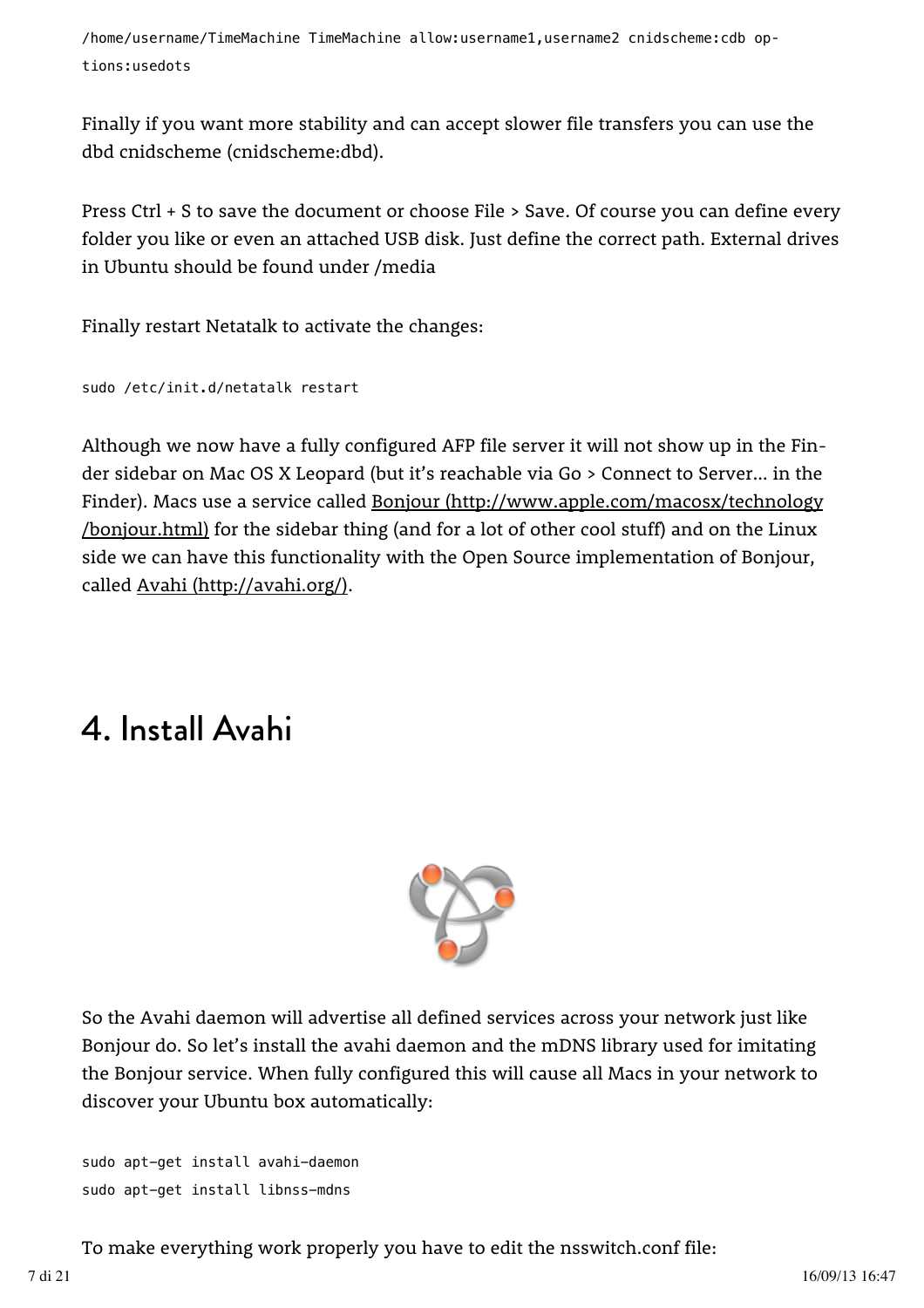Just add "mdns" at the end of the line that starts with "hosts:". Now the line should look like this:

hosts: files mdns4\_minimal [NOTFOUND=return] dns mdns4 mdns

Press Ctrl + S to save the document or choose File > Save.

#### 5. Configure Avahi and advertise services



Next we have to tell Avahi which services it should advertise across the network. In our case we just want to advertise AFP sharing. This is done by creating a xml-file for each service inside /etc/avahi/services/ following a special syntax. Let's create a xml-file for the afpd service with the following line:

sudo gedit /etc/avahi/services/afpd.service

A blank document should open in gedit. Now paste the following into the document and save the file by pressing Ctrl + S or by choosing File > Save:

```
<?xml version="1.0" standalone='no'?><!--*-nxml-*-->
<!DOCTYPE service-group SYSTEM "avahi-service.dtd">
<service-group>
<name replace-wildcards="yes">%h</name>
<service>
<type>_afpovertcp._tcp</type>
<port>548</port>
</service>
<service>
<type>_device-info._tcp</type>
```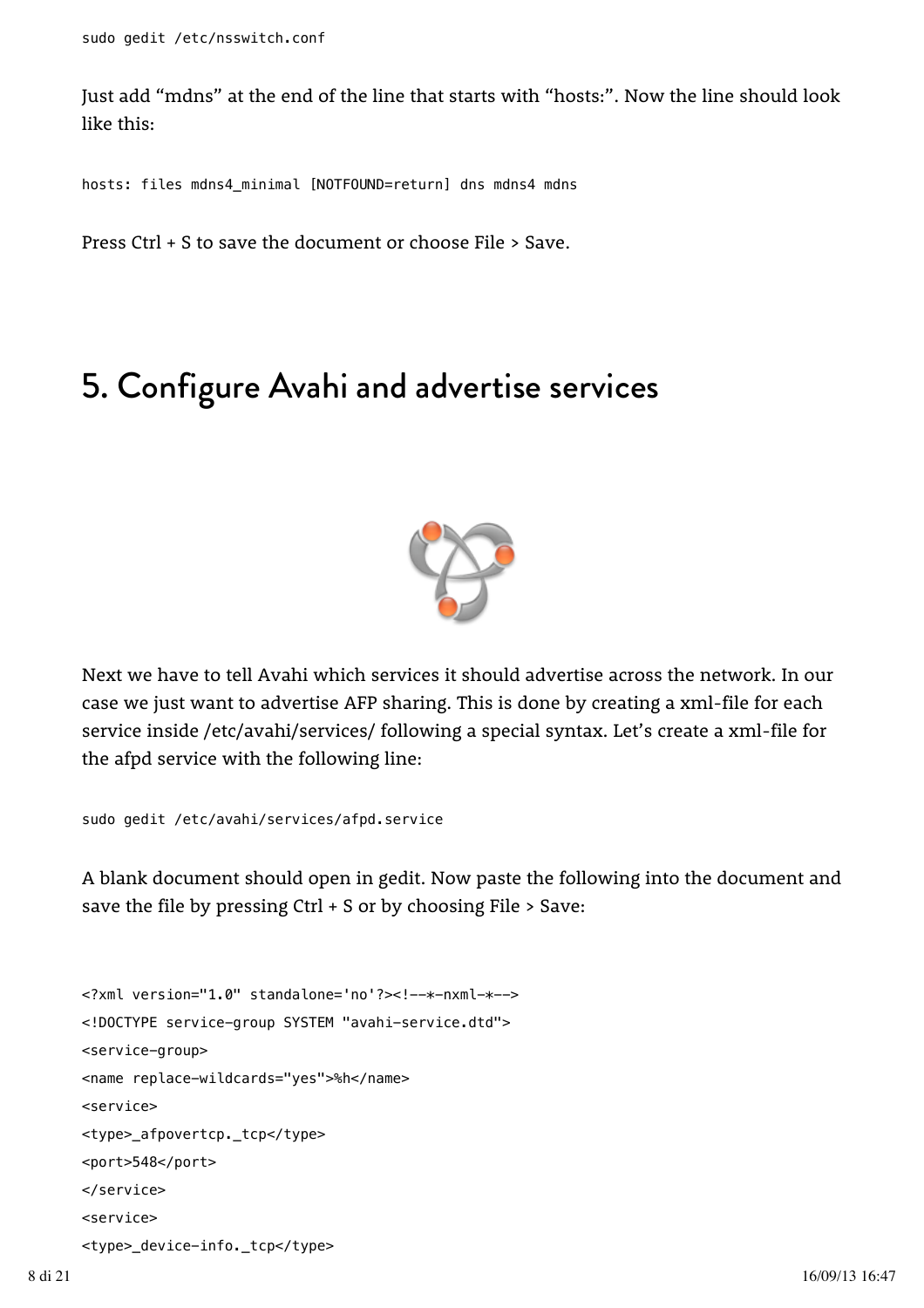```
<port>0</port>
<txt-record>model=Xserve</txt-record>
</service>
</service-group>
```
update: The last part is used to assign a specific (Apple) hardware model to your Linux box. In this example your server will be advertised as an XServe and will be shown with this icon in the Finder sidebar. This will come in handy when you want to use your own icon for it or <u>the one's made by me provided within this article</u>. Thanks to <u>Simon</u> <u>back/)</u> for figuring this out. Additionally you can use these models in this file: RackMac (same as Xserve), PowerBook, PowerMac, Macmini, iMac, MacBook, MacBookPro, MacBookAir, MacPro, AppleTV1,1, AirPort Wheatley (http://www.simonwheatley.co.uk/2008/04/06/avahi-finder-icons/track-

Finally restart the avahi daemon to activate all changes:

```
sudo /etc/init.d/avahi-daemon restart
```
Now you have configured the Avahi daemon to advertise AFP sharing across your network which will cause your Ubuntu box to show up in Finder's sidebar in Mac OS X Leopard. In Mac OS X 10.4 Tiger your Ubuntu server should now be visible under Network.

Now you're done with setting up AFP file sharing on your Ubuntu box and advertising it across the network for Finder's sidebar. Check if everything works as intended by clicking on your Ubuntu server in Finder and clicking on the "Connect As" button. Enter your username and password (the ones you're using on your Ubuntu machine) and you should see the Volumes we defined earlier with the AppleVolumes.default file:



Another side effect of using AFP is that your Ubuntu box will show up as a nice Apple Cinema Display icon instead of the BSOD windows icon. Here you see my Ubuntu server showing up in Finder as Rockhopper (http://en.wikipedia.org/wiki/Southern\_Rockhop-<u>per\_Penguin)</u>: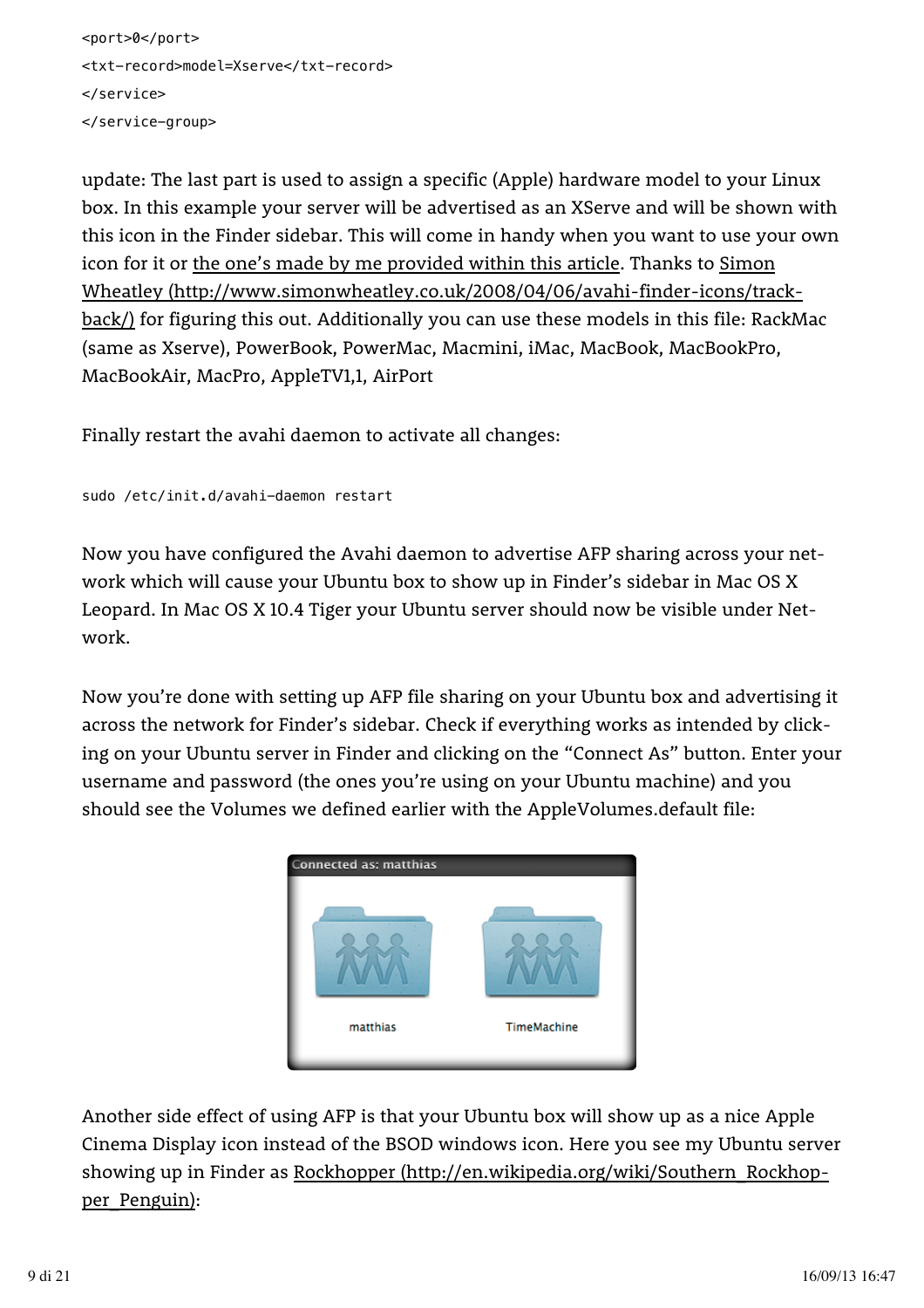

update: If you've followed the revised version of this article your Linux box should now be represented by a Xserve icon in Finder:



# 6. Configure Time Machine



**update 07/14/2008:** On the Mac side you have to enable the option to use network volumes as Time Machine drives first. Without it your freshly shared and advertised network volume won't show up in the disk selection dialogue in Time Machine. This is a hidden option not accessible via the graphical user interface so you have to copy & paste this in Terminal (it's one line):

defaults write com.apple.systempreferences TMShowUnsupportedNetworkVolumes 1

Thanks to FoolsRun (http://www.kremalicious.com/2008/06/ubuntu-as-mac-<u>file-server-and-time-machine-volume/#comment-345)</u> and <u>tsanga (http://www.kre-</u> ment-394) for pointing this out in the comments malicious.com/2008/06/ubuntu-as-mac-file-server-and-time-machine-volume/#com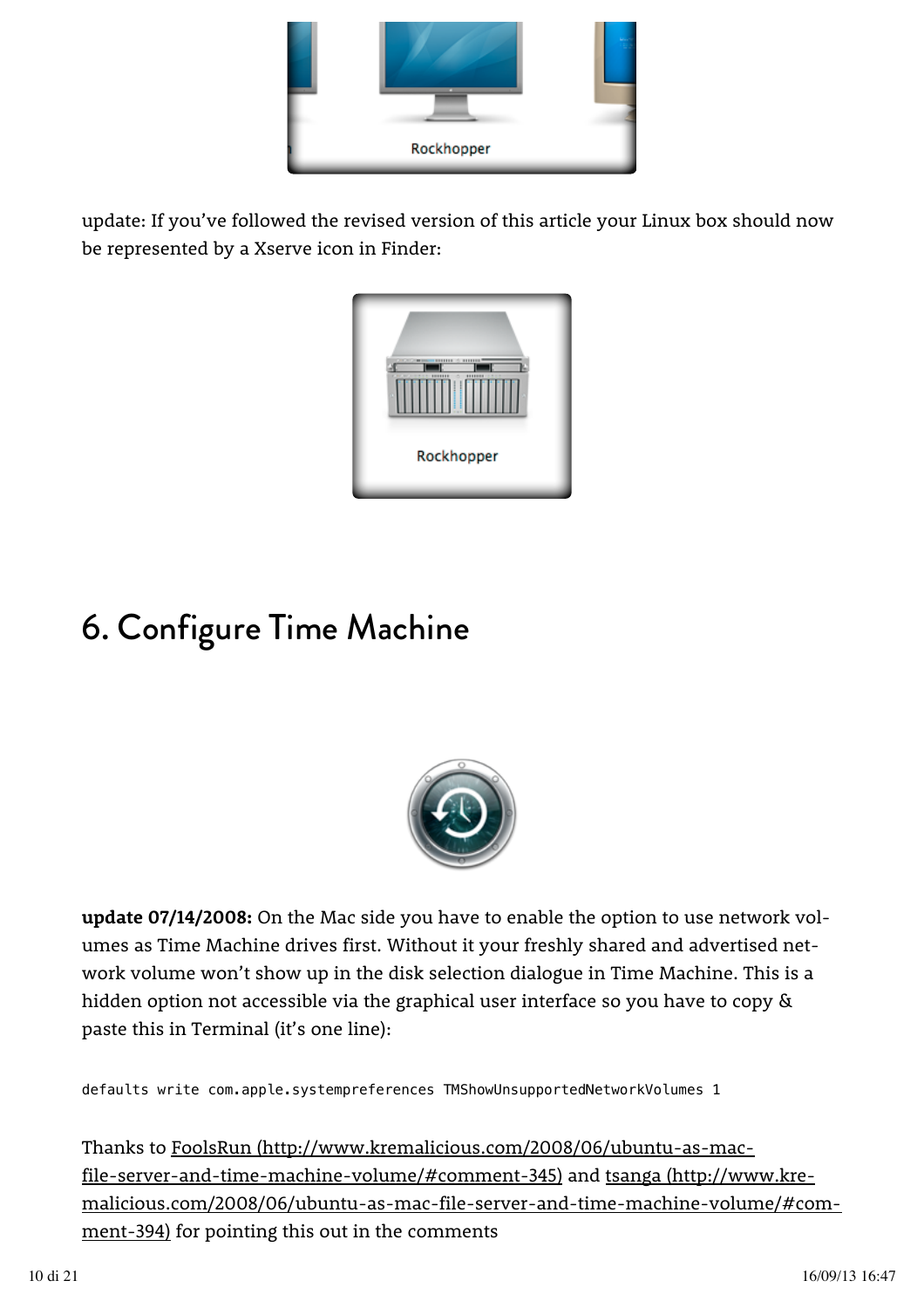Now just mount the "TimeMachine" Volume first and choose it as a backup disk in the Time Machine system preferences. Time Machine will create a sparsebundle disk image inside the volume and mounts that too. This is needed because the hard drive on your Ubuntu box is formatted as ext3 or Reiserfs and not the native Mac format HFS+. Because Time Machine backups everything to the disk image all metadata (like creation dates etc.) will be preserved.

When your first Time Machine backup is done you can remove all Volumes and the next time Time Machine starts it will automagically mount the disk image from your TimeMachine volume on your Ubuntu box without mounting the whole TimeMachine volume:



# 7. Conclusion, Problems and more informations

You see that Linux and Ubuntu can be configured to behave like Macs in your network. But it's sad, that you have to fire up the Terminal to achieve this. I hope especially the Ubuntu team will simplify this in future versions. Another sad thing is that Ubuntu is missing a useful avahi/Bonjour and AFP implementation for Nautilus, the file manager. So there's no way to access your Mac from Ubuntu via AFP in the file manager. In my network I use SSH to access the Macs from Ubuntu or Linux by allowing Remote Login on the Macs in the Sharing preferences. But there's a command line based <u>AFP client</u> available called afps-ng (http://alexthepuffin.googlepages.com/home) which uses the FUSE system.

Some other strategies of connecting Ubuntu/Linux and Mac OS X would involve sharing via <u>Samba (http://us6.samba.org/samba/)</u> (Windows sharing) or <u>NFS (http://nfs.source-</u> forge.net/) but according to my experiences nothing beats the speed, stability and secureness of AFP.

But if you're interested you can have a look at this post on the ubuntuforums (http://ubuntuforums.org/showthread.php?p=4387032#post4387032) to learn how to setup NFS for file sharing between Ubuntu and Mac OS X Leopard.

Although I have checked all log files while using file sharing and especially while Time 11 di 21  $\frac{1}{2}$  16/09/13 16:47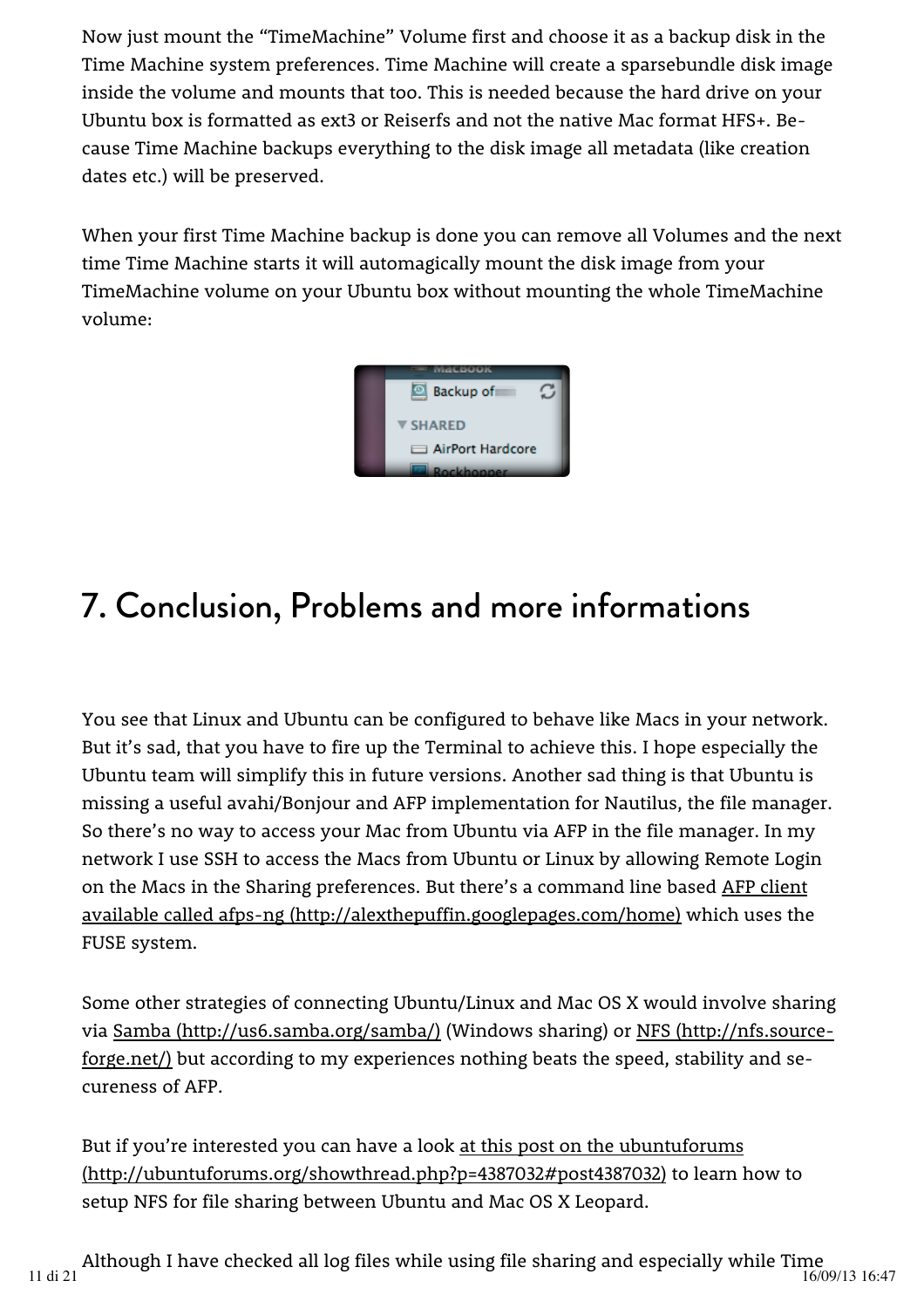Machine is running and found no errors or warnings I cannot guarantee it's working without errors or backup data loss on your system too. So I encourage you to check the system logs on Ubuntu AND on Mac OS X with the Console app in your Utilities folder. If you see no errors or warnings this configuration should be pretty bullet proof in terms of stability.

Finally the only problem remaining is that your Ubuntu or Linux box isn't formatted as journaled HFS+ so some scenarios would fail or make problems. This can include having your iTunes, iPhoto or Aperture library on your Ubuntu server. But the cnid\_meta daemon will always try handle that for us. This will cause some hidden folders to show up in Ubuntu which are used to store all the metadata required to almost reproduce a HFS+ file system. But if you ever run into problems you can easily resolve these by creating sparse disk images on your server with the Disk Utility built into Mac OS X. Just create a new sparse disk image on your desktop, copy it to your mounted Ubuntu volume and mount the copied disk image by double clicking it. Now you can put all the files and libraries in it which depends on HFS+

#### **update 07/06/2008:**

### Problems with creating the backup disk image

If time Machine says "The backup disk image could not be created" during the first backup attempt you can do the following to avoid this problem and some others (backup fail due to permissions):

In short, you have to create the backup disk image on your Desktop and copy it to your mounted Time Machine volume. But Time Machine creates a unique filename for the disk image and we can find out this name with a little trick:

First open up the Console from your Applications > Utilities folder and open the Time Machine preferences. In Time Machine preferences set your backup volume back to none. After that reselect your mounted Time Machine volume. The counter should start and Time Machine's big button will change to on. When the backup tries to start and fail have a look at your Console (Click All Messages in the sidepane). There should be a line tellung you the name of the disk image:

Creating disk image /Volumes/TimeMachine/computername\_0014e3856bd0.sparsebundle

 $12$  di 21 The computername should be the name you have assigned to your Mac. Now just click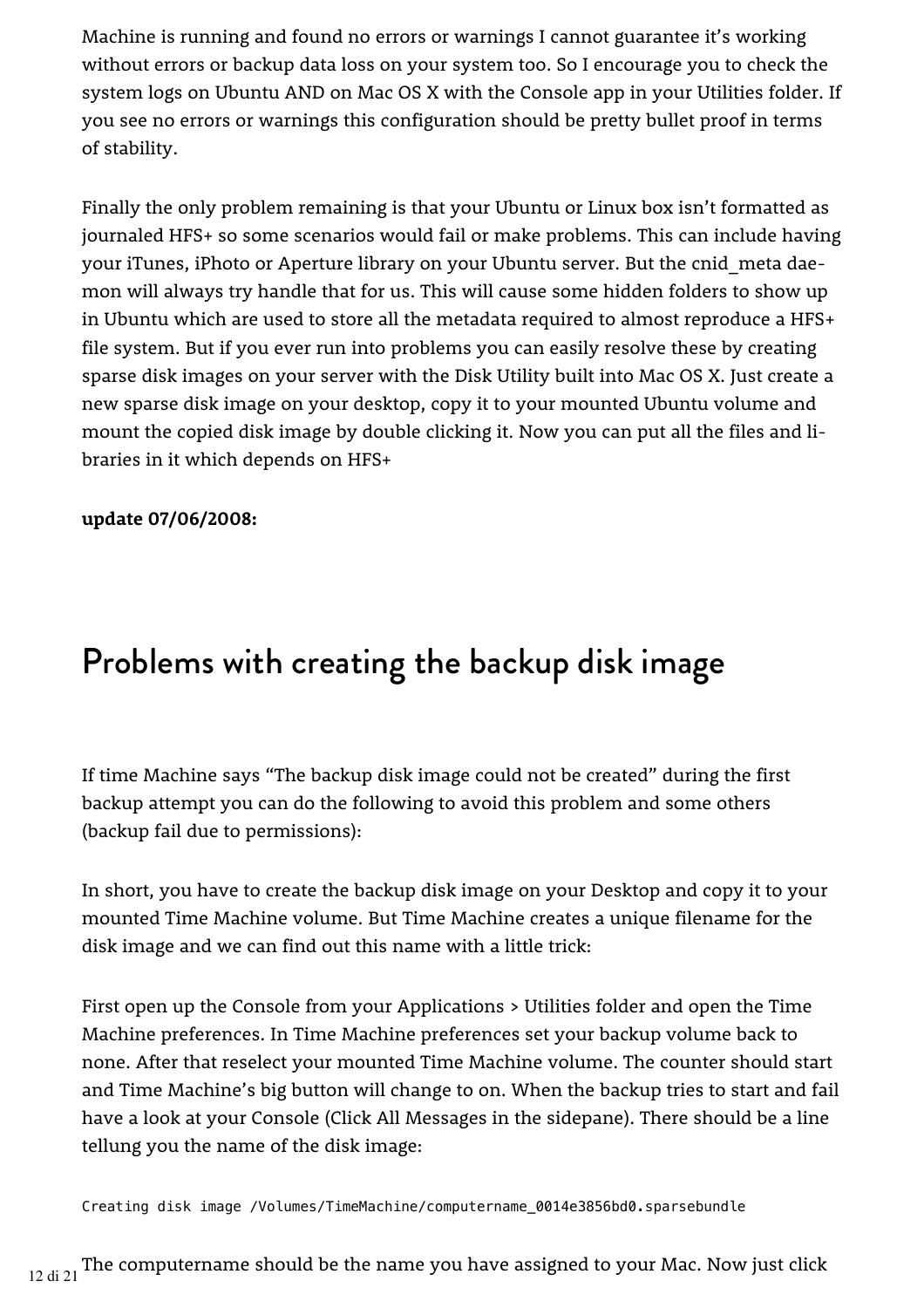on that line and hit command + C to copy the message.

Now Open Disk Utility from your Applications > Utilities folder and click on New Image in the toolbar. Now just hit Command + V in the Save As field and remove everything before the name of the sparsebundle.

Update: The secret number Time Machine adds to your computer name is nothing more than the MAC address of the network device that your Mac uses to talk to your server, as <u>and-time-machine-volume/#comment-4337)</u> and <u>Todd (http://www.kremalicious.com</u> found out in the comments. As he points out you can open up Network Utility and under the info tab you'll find a field called "Hardware Address". Just remove the colons and you have the number Time Machine adds to the disk image name. Simulacrum (http://www.kremalicious.com/2008/06/ubuntu-as-mac-file-server-/2008/06/ubuntu-as-mac-file-server-and-time-machine-volume/#comment-20613)

In the field volume name write Backup of computername. Now FIRST chose sparse bundle disk image as the image format and THEN adjust the volume size to the size of your internal harddrive (minimum, choose more if you like) afterwards. Remember that Disk Utility won't let you make a bigger image file as you have physical hard drive space available if you don't chose sparse bundle disk image as the image format first. For reference have a look at this screenshot:

| Save As: computername_0019e3626bd0.sparse<br><b>Desktop</b><br>Where: |                                        |        |
|-----------------------------------------------------------------------|----------------------------------------|--------|
|                                                                       | Volume Name: Backup of computername    |        |
| Volume Size:                                                          | Custom (200 GB)                        |        |
| <b>Volume Format:</b>                                                 | Mac OS Extended (Journaled)            | ٠      |
| Encryption:                                                           | none                                   | ÷      |
| Partitions:                                                           | Single partition - Apple Partition Map |        |
| Image Format:                                                         | sparse bundle disk image               | ٥      |
|                                                                       | Cancel                                 | Create |

Select your Desktop as destination and click create. After the creation is finished drag the created disk image to your mounted Time Machine volume (you can delete the disk image on your desktop when copy is finished). Finally go to Time Machine preferences and start your backup again and everything should work as expected now. After the first backup (this can take a long time depending on your harddrive) you can unmount your Time Machine volume and the next time Time Machine starts it will grab and mount the sparse bundle disk image automatically (with "Backup of computername" as the volume name).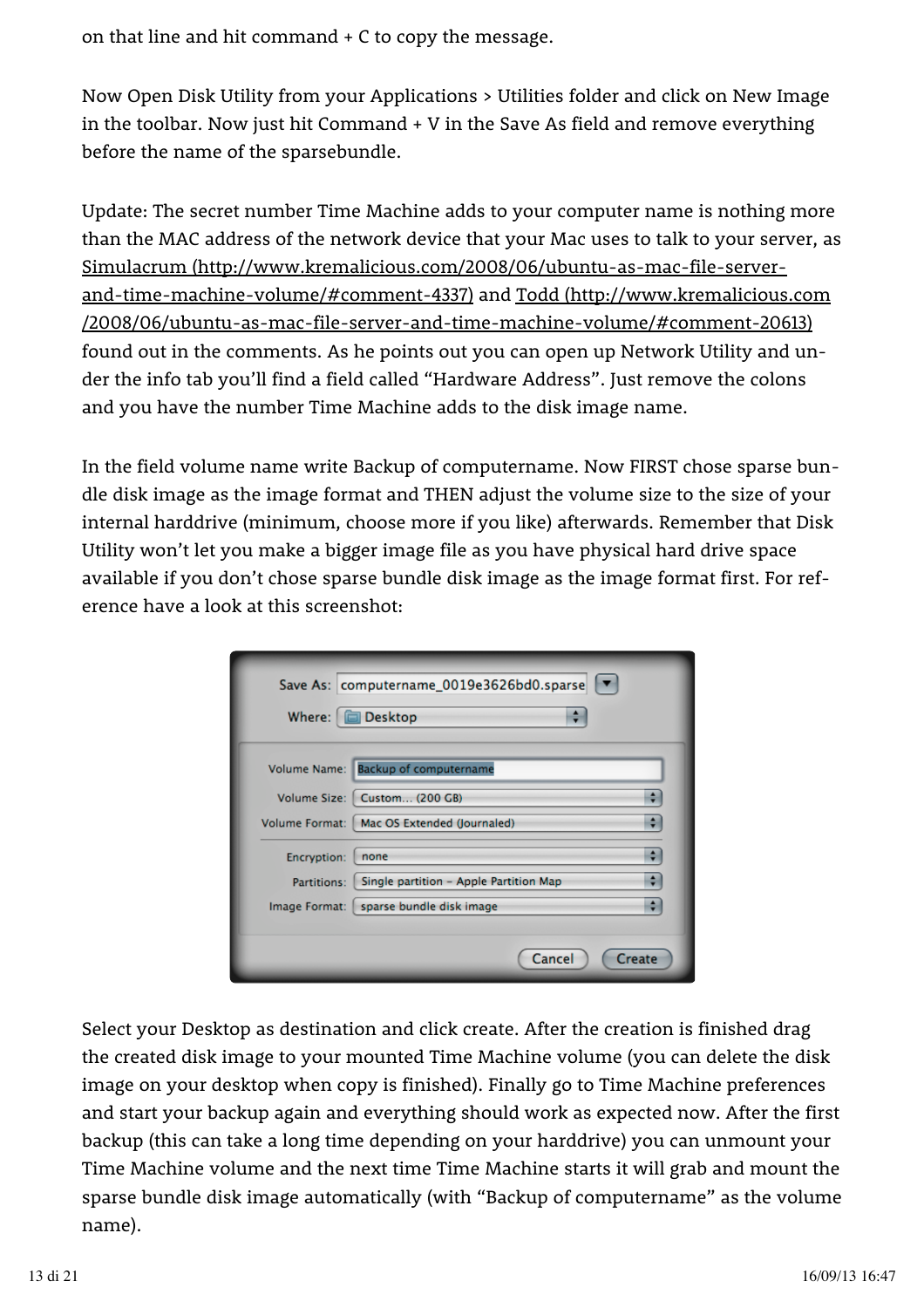#### Firewall Settings

As Kevin points out in the comments (http://www.kremalicious.com/2008/06/ubuntu-<u>as-mac-file-server-and-time-machine-volume/#comment-6431)</u> you would have to adjust any firewall you use. But the standard Ubuntu installation won't use any Firewall.

In short you have to allow communications over port 548 and 5353.

#### "Connection Failed"

If you get one of those errors:

"Connection Failed - There was an error connection to the server. Check the server name or IP address and try again"

or

"There was an error connecting to the server. Check the server name or IP address and try again. If you are unable to resolve the problem contact your system administrator."

you should first be sure you have either no firewall on your Ubuntu box in use or have it configured to allow AFP communications as suggested in the above paragraph.

Remember that this error can be caused by a myriad of problems and just a lot of other configurations on your side. So you should try a minimal way: On my Ubuntu boxes I have no other file sharing protocol like samba or NFS enabled (even not installed) so the samba hostname and the AFP hostname can't interfere with each other. Also I've left the Workgroup field blank under System > Administration > Network > General tab.

If you still can't connect to your Ubuntu box you can edit your /etc/hosts file as <u>I've</u> 14 di 21 16/09/13 16:47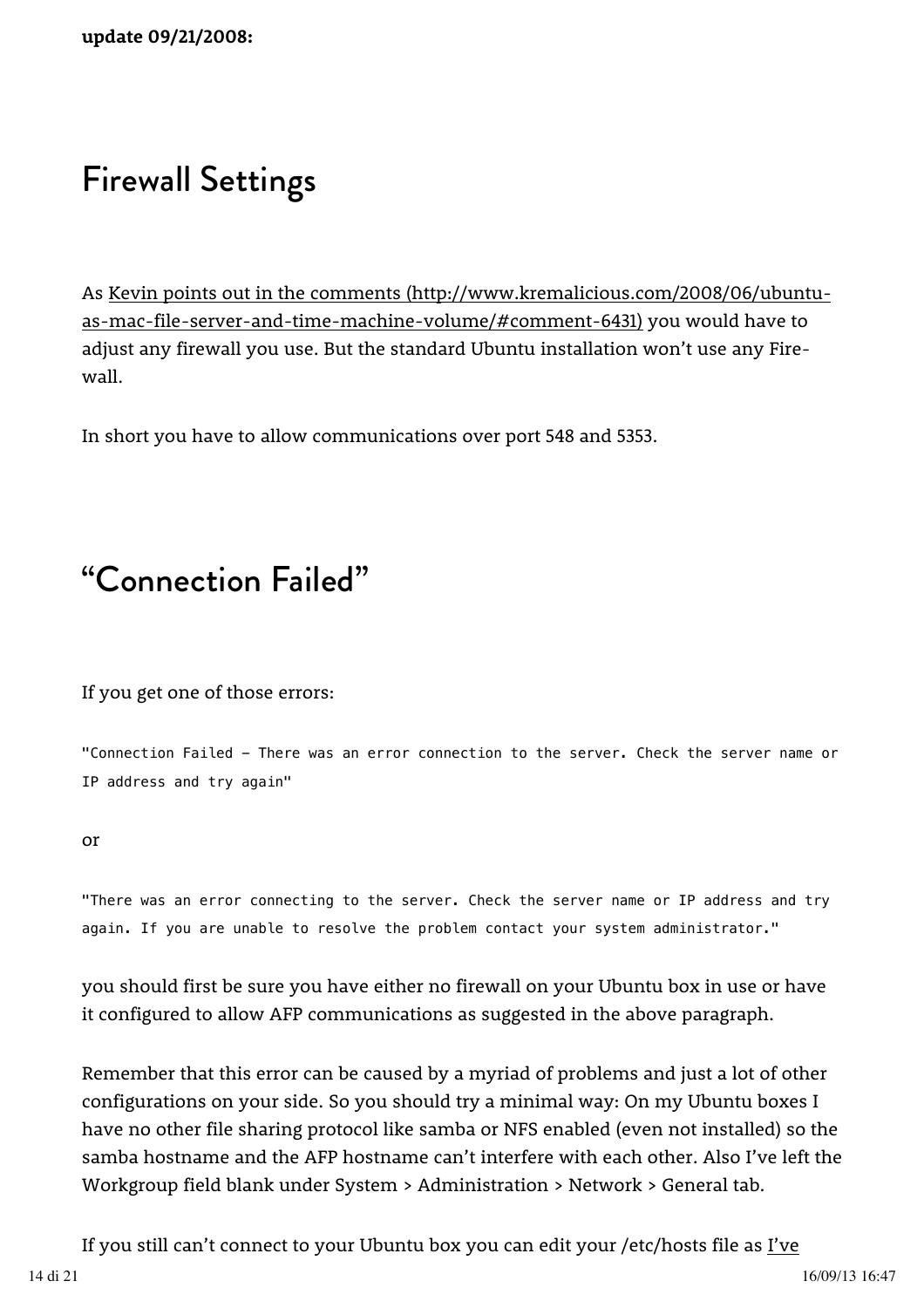: file-server-and-time-machine-volume/#comment-417) pointed out in the comments (http://www.kremalicious.com/2008/06/ubuntu-as-mac-

sudo gedit /etc/hosts

Add the following two lines at the very top of the file.

127.0.0.1 localhost 127.0.1.1 Rockhopper.local Rockhopper

My server is named Rockhopper, adjust the name according to your server name. There should be some sort of name already but the important part here is the servername.local which is the AFP way of server names. If there are any other numbers at the beginning in your file leave them as they are.

If that won't solve the connection problems you can test out **Eric's solution as suggested** and-time-machine-volume/#comment-6326) which would involve removing and reinstalling netatalk. in the comments (http://www.kremalicious.com/2008/06/ubuntu-as-mac-file-server-

Sorry I can't give you any other solutions for that but in most cases it's some sort of network misconfiguration outside of netatalk or avahi and on Linux these can be a lot of configurations on your side I can't know of. And since I'm not able to reproduce these errors I can't investigate in them.

But for those people still having problems with these error messages: On Mac OS X have a look in the Console app inside your Utilities folder. Click on "All Messages" in the left sidebar, try to connect to your Ubuntu box in Finder and see the messages in Console. These are the "real" error messages which normally will lead you to a solution.

### -5014 error

Some people have problems when connecting to an AFP share and get a -5014 error. As as-mac-file-server-and-time-machine-volume/#comment-5021) you have to delete the hidden .AppleDB folders on your Ubuntu box and restart netatalk afterwards: J5 pointed out in the comments (http://www.kremalicious.com/2008/06/ubuntu-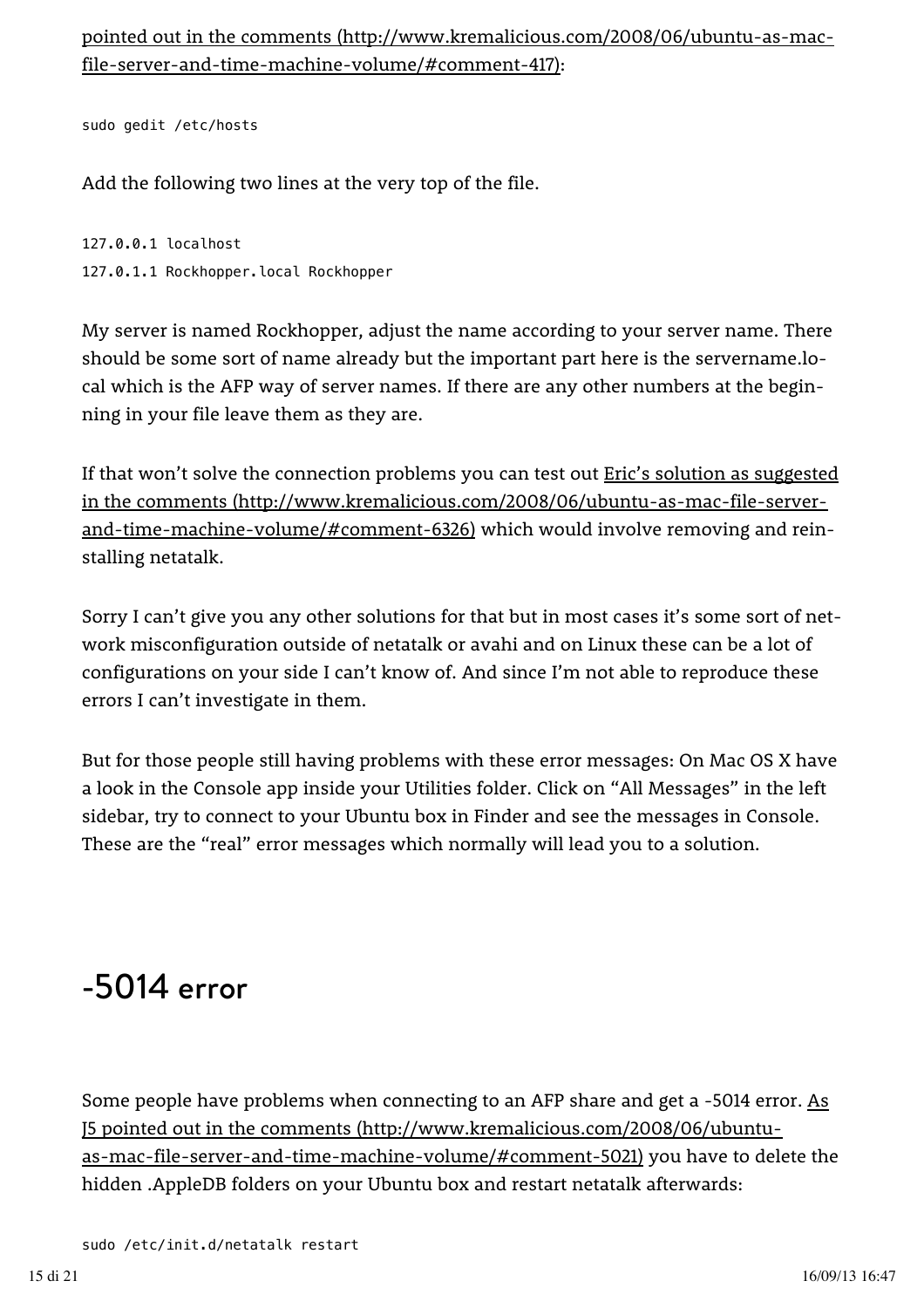## Time Machine Full System Restore

In case of a full system restore you would have to boot your Mac from the Mac OS X installation DVD (the one delivered with your Mac) by pressing the c key during boot. Your Mac will start with a minimal UI where you have a Utilities section in the top menu bar. There you'll find "Restore from a Time Machine Backup" but it won't find your network share with your Time Machine backup. Luckily <u>Dmitry Nedospasov found a way to</u> chine-backup-with-the-leopard-dvd/) by simply mounting your Time Machine network share with the Terminal (which you can find under Utilities in the menu bar too) by utilizing the following syntax (shamelessly copied from Dmitry (http://nedos.net/2008/03 ): /29/restore-from-an-unsupported-time-machine-backup-with-the-leopard-dvd/) manage this (http://nedos.net/2008/03/29/restore-from-an-unsupported-time-ma-

mount -t afp afp://username:password@hostname/ShareName /Volumes/ShareMount

Replace everything instead of /Volumes with your matching names. You can test if your network share was properly mounted by doing

ls /Volumes

which outputs the content of the Volumes folder and you should see your network share.

Now you can close the Terminal and select "Restore from Time Machine Backup" from the Utilities entry in the menu bar and select your mounted Time Machine backup and thats it. Oh, needless to say: a gigabit ethernet connection will speed things up dramatically even compared to (draft)n-WLAN.

**update 12/07/2008:**

### Netatalk backup disk reaching maximum capacity

As Seron (http://www.kremalicious.com/2008/06/ubuntu-as-mac-file-server- $_{16\,\rm{di}\,21}$  and-time-machine-volume/#comment-15122) pointed out in the comments, there is  $_{6/09/13\,16:47}$